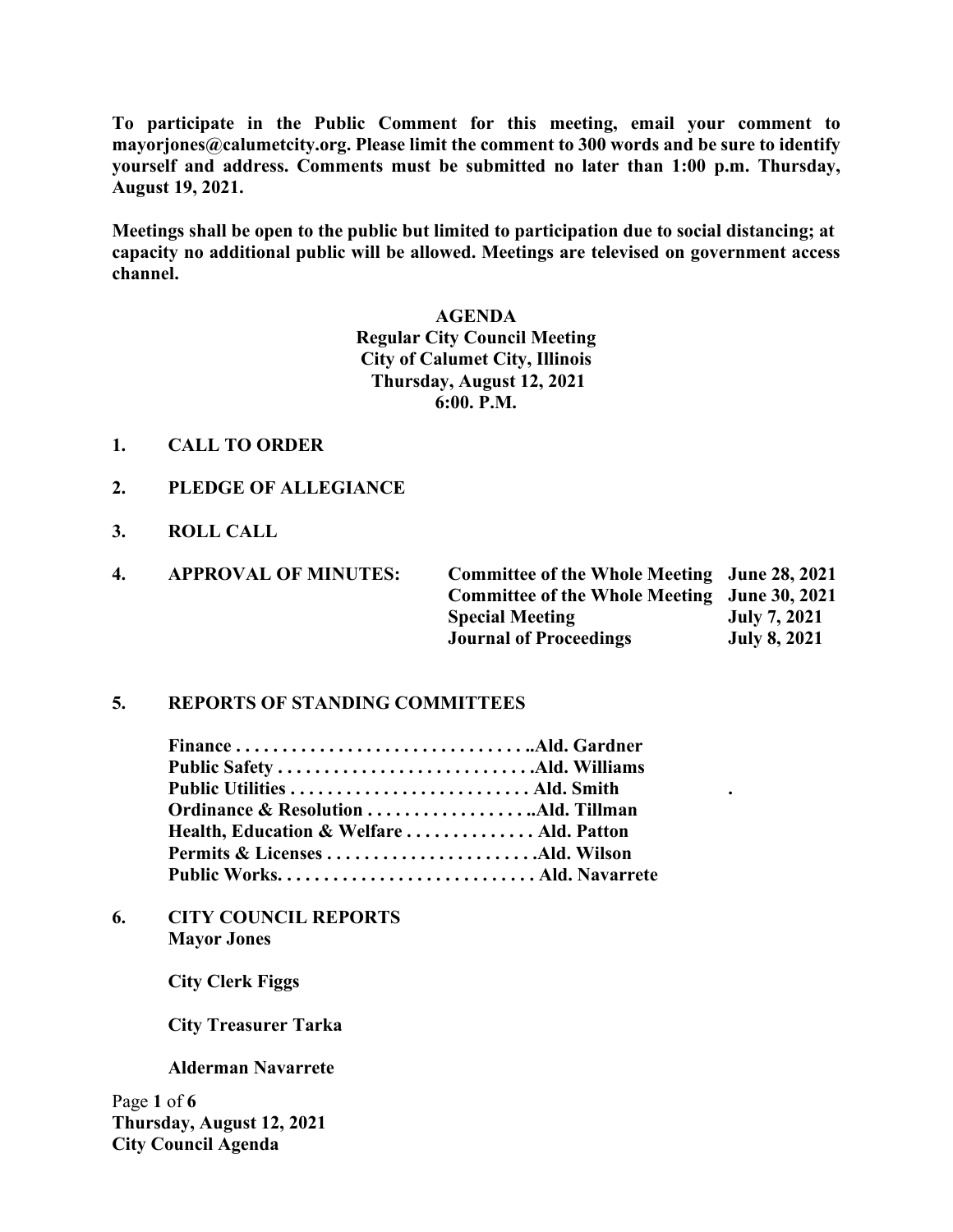**Alderman Wilson**

**Alderman Tillman**

**Alderman Williams**

**Alderman Gardner**

**Alderman Patton**

**Alderman Smith**

# **7. INFORMATIONAL ITEMS TO BE ACCEPTED AND PLACED ON FILE**

- **A. Central Square Technologies submitting a plan for the Implementation Services and Project and a Management Summary.**
- **B. Illinois Department of Commerce submitting information on the Illinois Coronavirus Local Fiscal Recovery Fund.**
- **C. City Treasurer Tarka submitting the Investment Report for the Quarter ending June 30, 2021.**
- **D. City of Calumet City submitting the Economic Disclosure Statement and Affidavit to the City Council and advising of action needed.**
- **E. City of Calumet City submitting the Economic Disclosure Statement for Real Estate Tax Incentive and advising of action needed.**
- **F. NFIP/CRS submitting positive news on the City of Calumet City's Community Rating System Verification Report.**
- **G. ISO submitting the results for Community Rating System Cycle Verification.**
- **H. Police and Fire commission advising of the upcoming testing for Policemen in the City of Calumet City.**
- **I. Illinois Department of Public Health advising of partner vaccination clinics able to residents of Calumet City.**
- **J. Resignation of Deputy City Clerk in the Clerk's Office; effective September 3, 2021.**

Page **2** of **6 Thursday, August 12, 2021 City Council Agenda**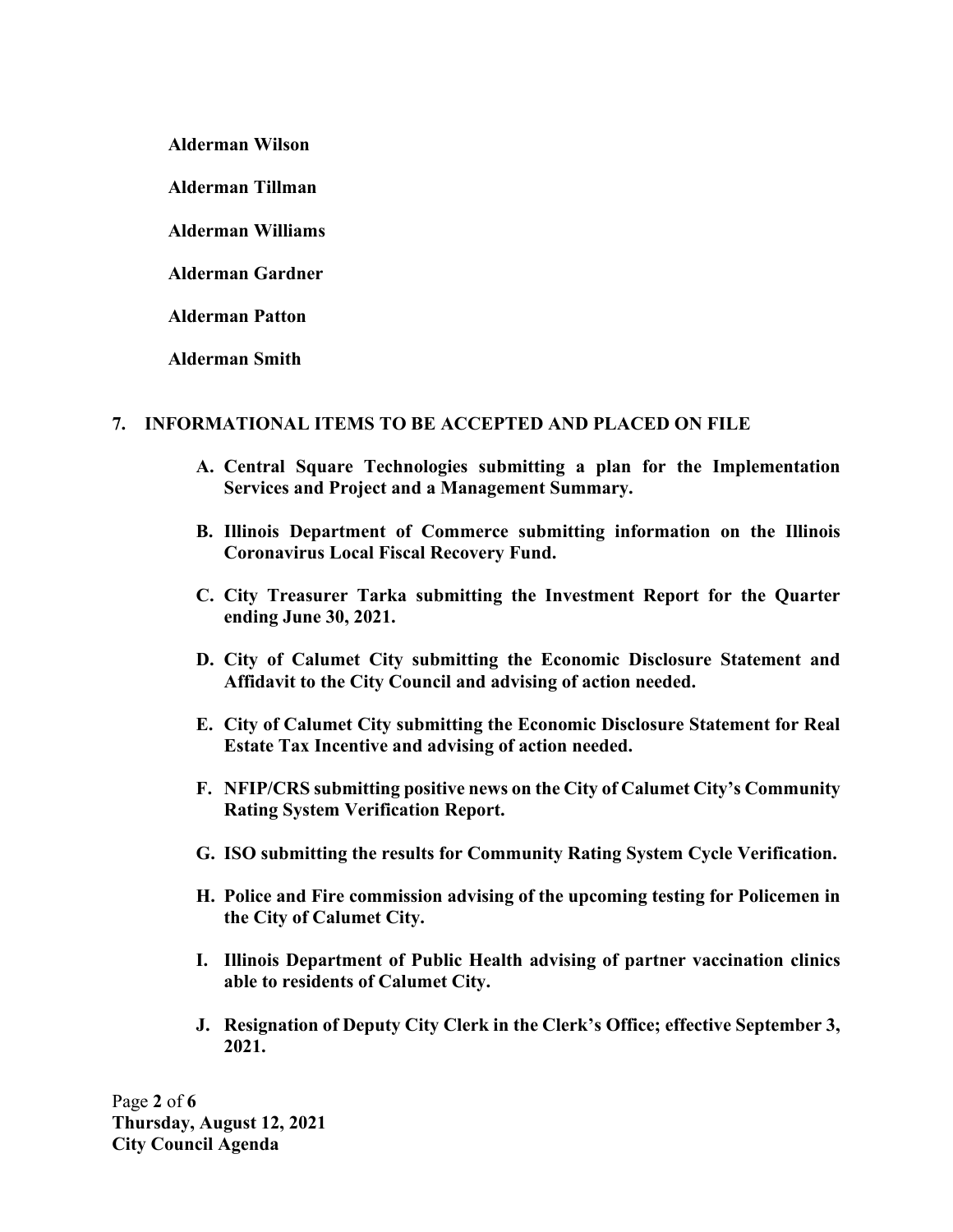### **8. NEW BUSINESS**

- **A. Various Action Items - consideration of and possible action:** 
	- **1. Amend to Intergovernmental agreement between the South Suburban Land Bank and Development Authority and the City of Calumet City.**
	- **2. Authorize the Mayor to execute Quit Claim Deeds to the South Suburban Land Bank & Development Authority pursuant to an Intergovernmental Agreement for the following properties: 43 155th Street (30-17-205-002-0000); 122 Warren Street (30-17-214-030-0000); 431 W 155th Place (30-17-113-007- 0000, 30-17-113-008-0000); and 246 156th Place (30-17-119-024-0000).**
	- **3. Motion to approve the BlueCross BlueShield of Illinois Fully Insured Accounts business associate agreement and to authorize the Mayor to execute the agreement.**
	- **4. Motion to Approve Blue Insight account authorization form for the City of Calumet City and to authorize the Mayor to execute the agreement.**
	- **5. Motion to Approve BlueCross BlueShield of Illinois benefit program application and direct the Mayor to execute the application.**
	- **6. Motion to Approve BlueCross BlueShield of Illinois grandfathered health plan form and to authorize the Mayor to execute the plan form for the City of Calumet City.**
	- **7. Approve BlueCross BlueShield of Illinois excess loss coverage for PPO.**
	- **8. Motion to approve BlueCross BlueShield of Illinois excess loss coverage for HMO and authorize the Mayor to execute the document.**
	- **9. Motion to approve the request for 1168 Memorial Dr. fence installation and authorize Inspectional services.**
	- **10. Approve the hiring of four (4) candidates from the current firefighter eligibility list; authorize the Board of Fire & Police Commission to begin hiring process.**
	- **11. Motion to approve the following temporary street closures for the 1st Annual 4th Ward Business Chamber Block Party and, motion to approve a special use permit for such; Oglesby Ave, Crandon Ave – Sibley Blvd South to the Entrance of the T-Alley Merrill Ave, Paxton Ave – Sibley Blvd South to the Entrance of the T-Alley All participating businesses to comply with the terms set forth in the special use permit with amplified music from 12pm – 9pm.**

Page **3** of **6 Thursday, August 12, 2021 City Council Agenda**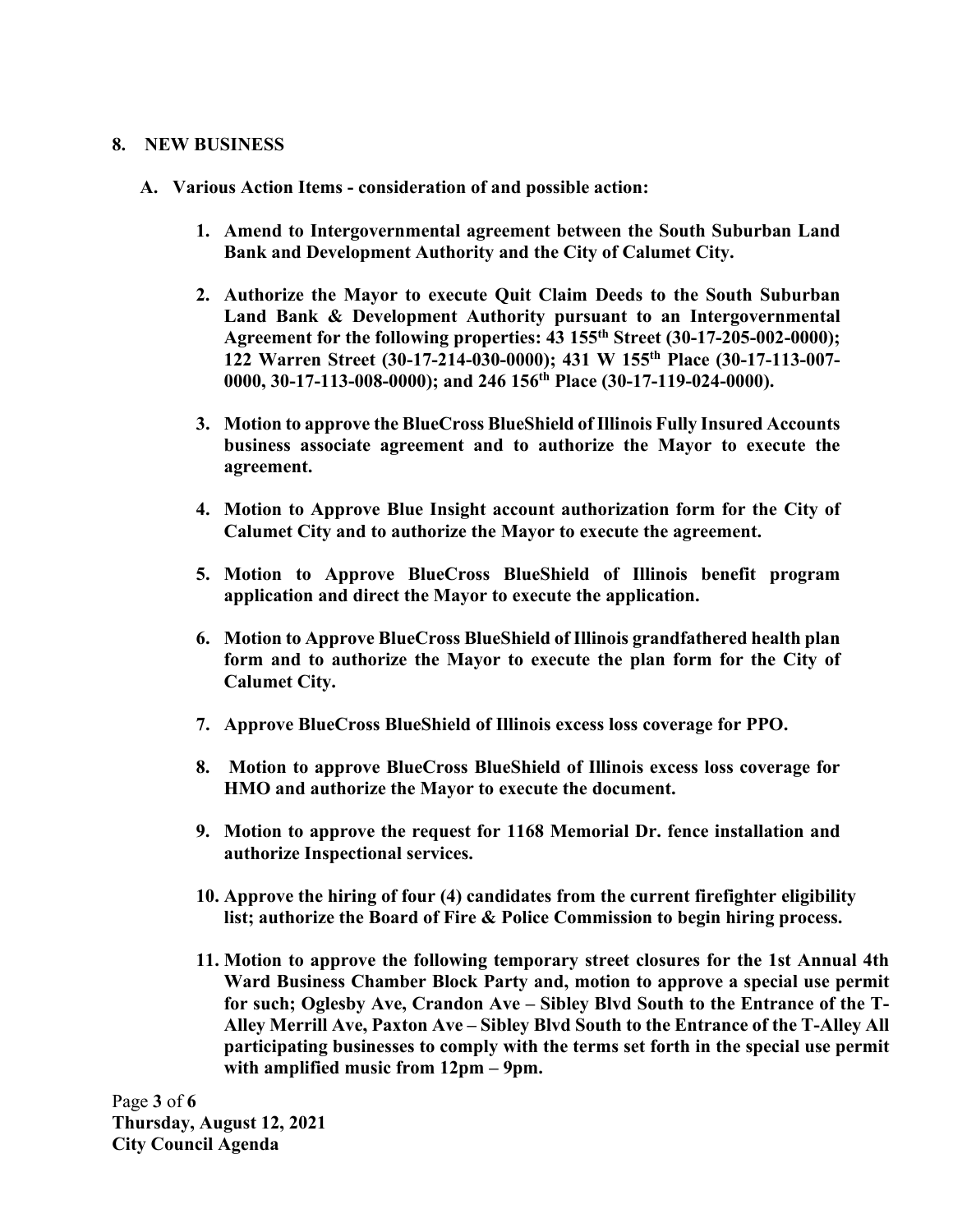- **12. Motion to approve a resolution acknowledging and thanking Anthony DeFilippo for his 22 years of service as the City of Calumet City Pharmaceutical Director.**
- **13. Motion to amend the handicap ordinance by adding 352 Yates Ave.**
- **14. Motion to amend the handicap ordinance by adding 872 Buffalo and to direct Public Works department to erect said handicap sign at said location**
- **15. Motion to amend the handicap ordinance by adding 400 Yates Avenue and to direct Public Works department to erect said handicap sign at said location.**
- **16. Motion to direct Public Works department to erect "Resident Parking Only" signs at the following 2nd Ward Locations: 532 Muskegon, 567 Yates and 565 Yates and to direct Public Works to erect said signs at each approved location.**
- **17. Motion to direct Public Works department to erect "Resident Parking Only" signs at the following 247 156th (On Lincoln St. Sign); and to direct Public Works to erect said sign at the approved location.**
- **18. Move to amend the Redevelopment Agreement and the Lease between the City of Calumet City and Backyard Fresh Farms, Inc. by extending each of the same on a month-to-month basis until further action of the City Council (Wilder Fields).**
- **19. Motion to approve block party on Sunday, August 22, 2021, from 9:00am to 4:00pm; further request public works block off Saginaw from Saginaw & Harding to Saginaw & Stewart for the Higher Ground Community Church back to school event; further request the use and placement of garbage cans; further temporary allowance for amplified noise not to exceed 4pm.**

### **B. BUILDING PERMITS**

#### **NEW FENCE CONSTRUCTION**

| 1. 401 Luella    | <b>Privacy</b> | 4 <sup>th</sup> Ward |
|------------------|----------------|----------------------|
| 2. 338 Chappel   | <b>Privacy</b> | 3rd Ward             |
| 3. 1168 Memorial | <b>Privacy</b> | 4 <sup>th</sup> Ward |

### **C. RESOLUTIONS AND ORDINANCES**

**1. A Resolution Recognizing and Celebrating the Thirty-Five Year Union of Edward and Deborah Shegog.** 

Page **4** of **6 Thursday, August 12, 2021 City Council Agenda**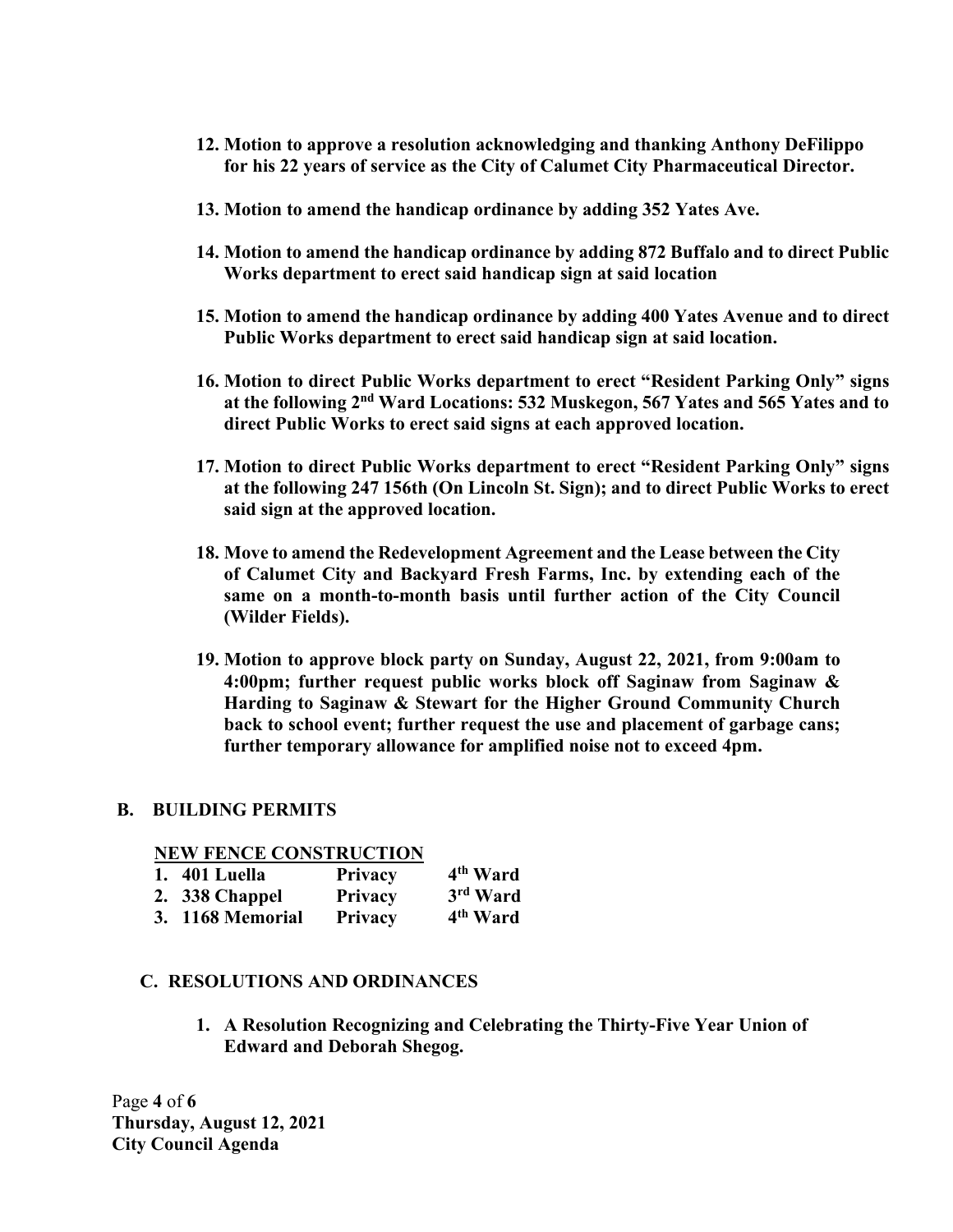- **2. LWCF Grant Program Resolution of Authorization Calumet City: Blues Water Run-Park Development & Green Infrastructure DOC-3.**
- **3. OSLAD Grant Program Resolution of Authorization Calumet City: Blues Water Run Property Acquisition for Park Expansion DOC-3.**
- **4. A Resolution of The City of Calumet City, Cook County, Illinois Supporting a Class 8 Real Estate Tax Assessment Classification for The Property Located at 626 River Oaks Dr., Calumet City Illinois.**
- **5. A Resolution Supporting the Class 8 Real Estate Tax Assessment Classification For 382-412 Torrence Avenue.**

# **D. FINANCIAL MATTERS**

- **1. Approve payment to Calumet City Plumbing for water main services; authorize the City Treasurer to remit payment in the amount of \$9,460.36 and to charge account #03036-52349.**
- **2. Approve buyback for Officer Joset Diaz-Garcia due to his resignation; authorize the City Treasurer to remit payment in the amount of \$1,237.56 and to charge account #01060-51179.**
- **3. Approve payment to Mott MacDonald for Calumet City Industrial Park Utility Improvements; authorize the City Treasurer to remit payment in the amount of \$15,828.20 and to charge account #01099-52600.**
- **4. Approve attendance of all elected officials to the Illinois Municipal League (IML) annual conference; authorize the City Treasurer to supply all attendees \$1,500.00 stipend to be drawn from the various conference travel line items of the elected officials.**
- **5. Approve of Black Dove Design Estimate and site mapping for the Calumet City Website price estimate of \$16,800 (\$70/hr.). Invoices are sent monthly, and hours worked are billed; and direct the City Treasurer to remit payment from account#.**
- **6. Approve payment to Chicago Southland Convention & Visitor's Bureau in accordance with Resolution #02-40 and the Agreement between the City of Calumet City; authorize the City Treasure to remit payment in the amount of \$1,639.00 and to charge account #01099-52696.**
- **7. Approve payment to South Suburban Welding & Fabricating Co. in the amount of \$41,150.00 for material for the continuous construction of the training tower; authorize the City Treasurer to remit payment and charge account #06617-55135.**

Page **5** of **6 Thursday, August 12, 2021 City Council Agenda**